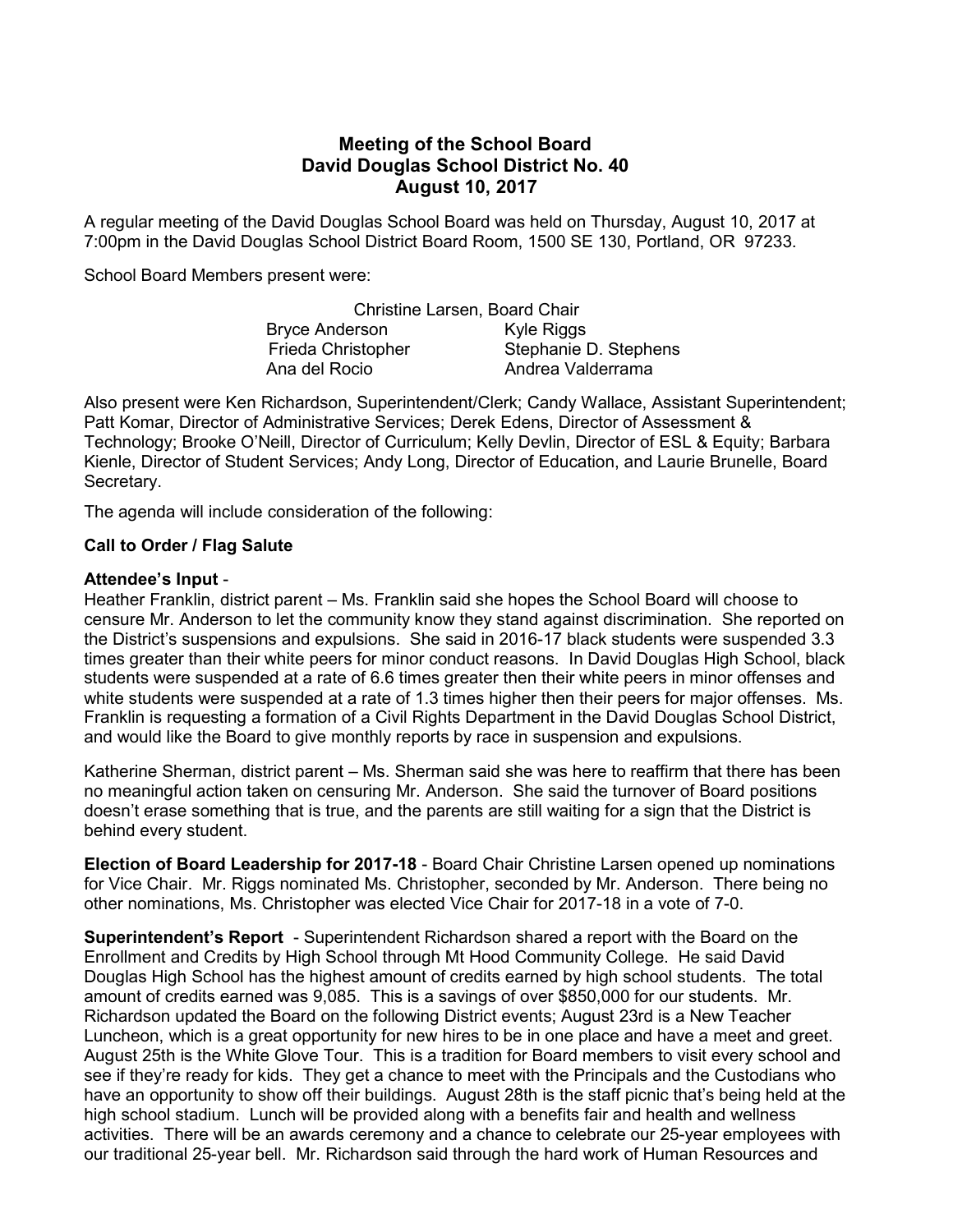Page 2 School Board Minutes August 10, 2017

the Business Department we have received over \$5,000 in donations to provide lunch for the staff and gift cards for a staff raffle.

Mr. Richardson said measure 98 passed, which was the measure that requires funding around CTE, college prep opportunities, drop out prevention for high school, and eighth grade into high school. He said we received our funding which looks like it's coming in at \$3.1 million over the biennium and comes with very significant criteria on how we spend the money. Mr. Richardson updated the Board on the TriMet YouthPass. The District will receive around \$306,000 to purchase youth passes for our students for transportation around our community. Mr. Richardson received an email from OSU Extension, which is related to Measure 99, the funding for Outdoor School. He said this is a grant process and we will apply. Mr. Richardson said Multnomah ESD approached us regarding the funding of a Public Affairs Specialist. We are planning to partner with Gresham-Barlow, Reynolds, Centennial, Corbett, Riverdale and Parkrose. We will look at the ability to hire someone in November.

Mr. Richardson updated the Board on the following construction projects. He said Lincoln Park is ahead of schedule, Mill Park is on schedule and Alice Ott is getting close. He shared a story from Head Football Coach, Josh Dill. Mr. Dill said he had 30 members of the Scots Football Team out in the community giving back by doing yard work. They worked at 6 different houses and even did some work at Cherry Park and the high school. Mr. Dill said he is proud to coach these young men and said they deserve a pat on the back for their willingness to serve. Mr. Richardson gave thanks to the students and to Mr. Dill for organizing this event.

Financial Report – Ms. Komar said the General Fund has increased slightly and we are still in the process of closing out invoices. We initially projected our ending fund at \$10.9 million so we are slightly above that projection at \$11.6 million. She said we are up in Nutrition Services because our expenditures were lower than anticipated. The Grants Fund is projected at \$3.1 million, which is due to Medicaid reimbursements for Early Childhood. Lincoln Park is our Capital Project, which started out slow but speeded up with most of the expenditures in July. The windows are going in this week and they are planning on opening early. Ms. Komar said she projected the Construction Excise Tax a little high and expects it to be \$62,000 less than anticipated.

Consent Agenda – Mr. Anderson moved approval of the following consent agenda items, seconded by Ms. del Rocio. The motion carried a vote of 7-0.

- Approval of July Board Meeting Minutes
- Personnel Recommendations
- Approval of Alternative Education Programs for 2017-18
- Resolution to Authorize the Superintendent to be the District Authorized
- Representative to Apply for Federal Funds for the 2017-2018 School Year
- Renewal of Menlo Park Plaza (Glisan location) Lease for Early Childhood Program

Public Complaint Disposition – Board Chair Larsen presented the public complaint of a possible FERPA violation against the superintendent, DDHS principal, assistant principal, and teacher. Mr. Riggs moved to open discussion on the complaint, seconded by Ms. Stephens. Mr. Riggs said the Board should address the complaint, and in his view they should deny it based on merit because it does not meet violation of FERPA. Ms. Christopher stated that as a Board they received a legal opinion, which stated it did not violate FERPA. Mr. Anderson stated that it is very important for the Board to listen to our legal council and follow their recommendations. Ms. Stephens said the legal opinion matters, which says there is no violation. Mr. Riggs motioned to accept the complaint, seconded by Ms. del Rocio. The motion to accept the complaint was opposed in a vote of 7-0.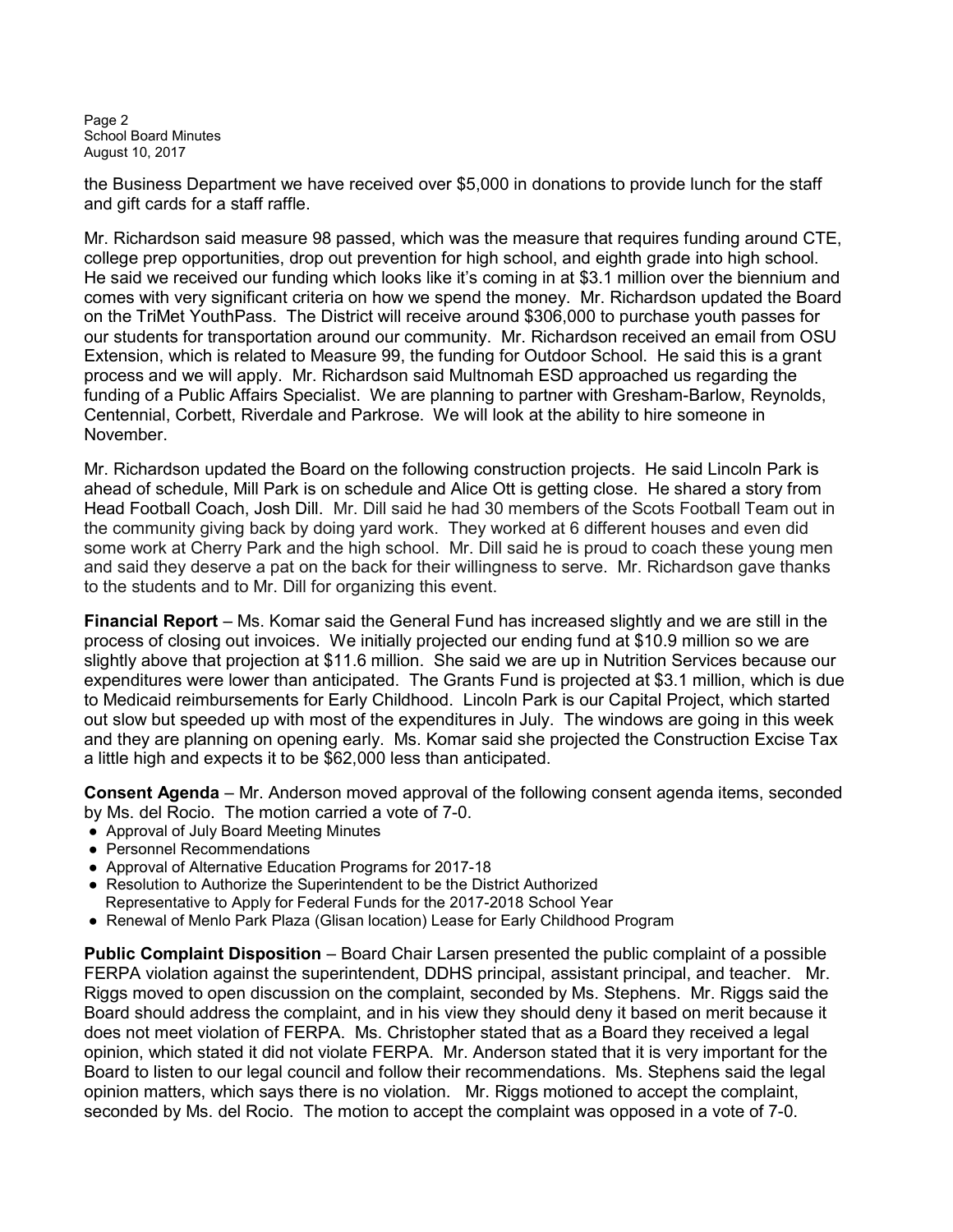Page 3 School Board Minutes August 10, 2017

Other Business / Future Agenda Items - Ms. Stephens acknowledged the data that was presented earlier from a district parent, and would like to look at this in a larger framework. She said we have an amazing ESL & Equity Director at David Douglas but we don't have a specific equity plan. She would like to put forward a process that creates a Board Sub Committee on equity that will include members of the community. Ms. Stephens said we need to uplift the work that Ms. Devlin has done and show the community we heard the issues that were brought forward in the last few meetings.

Ms. Larsen gave the Board a reminder of the upcoming OSBA Conference this fall in downtown Portland. She also mentioned the NSBA Spring Conference in Texas. She said due to budget cuts they will be rethinking the number of Board members who will attend. Ms. del Rocio said she objects to traveling to Texas due to the implementation of Senate Bill 4, which will be effective on September 1st. She said given the anti-immigrant sentiment in that state we should not be using taxpayer's dollars to fund travel to Texas.

Ms. Christopher suggested a board workshop on equity training for the Board.

Ms. del Rocio said she experiences hardship as a mother of two small children with the timing of the board meetings. She suggested having a separate monthly meeting for the purpose of data, reports and information sharing, and the other meeting could begin earlier and end earlier. Ms. del Rocio would like to maximize community participation by opening up childcare and providing food. Ms. Stephens suggested looking at the East Portland Action Plan model. She said they do an incredible job with community engagement. Ms. Larsen said there is a Girl Scout badge for babysitting and our school district has a lot of cadet level Girl Scouts who would love to have this opportunity.

## Board Member Reports

Ms. Stephens reported she's been on vacation the past two weeks. She said she enjoyed the board training and got a good sense of the team skills and what everyone brings to the table. Ms. Stephens said she is excited to serve the District.

Mr. Anderson reminded the Board of his idea and previous discussion of having the District do something in recognition of Constitution Week. He said Ms. Stephens suggested having a Naturalization Ceremony at the high school but unfortunately it's too late to do anything this September. He encourages classes to take field trips downtown to witness these ceremonies or visit the Evergreen Air Museum on Veteran's Day. Mr. Anderson said there is a possibility of the District hosting a Ceremony in September 2018. Ms. del Rocio said she strongly objects to the District's involvement because she does not believe we should call attention to citizenship or create a stigma around those who are not citizens. She said we do not have the resources to lose instructional time and it would not be wise considering the sensitivity around this issue. Ms. Christopher said we have a large immigrant and refugee population who get citizenship all the time. We should check with them because they may like the idea of being recognized in a ceremony here. Ms. Stephens said she is involved in an organization that is part of a project called New American Citizens Voters Project. In the past several years she has registered over 20,000 citizen voters in these ceremonies and it's a really positive day. Ms. Stephens said Constitution Day is also Citizenship Day.

Ms. Christopher said she is serving on the stakeholder group for the Housing Bond Measure and next Monday is their last meeting bringing the framework together. She is actually serving for East Portland Action Plan Housing Committee and has managed to get a couple of things into the criteria that will be helpful to the District. She said there are problems with concentrating on low income. This does impact the school with additional work and costs and she has asked them to look into school catchment areas and only have one new building added to each catchment area. She said she is pushing to stabilize our housing in East Portland. Ms. Christopher said she has joined the